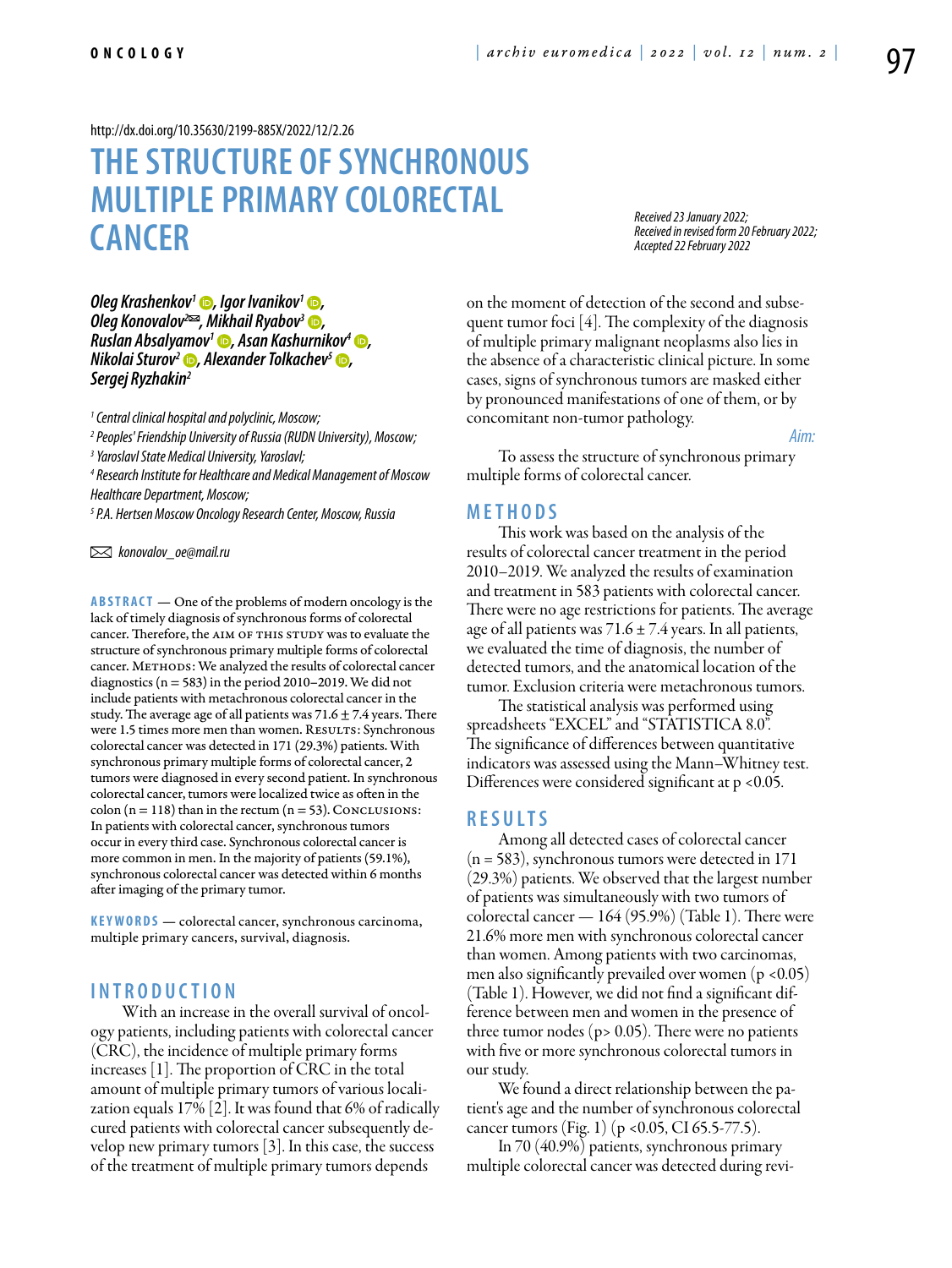| Number of tumors   | $Total(n=171)$ |      |       |      |
|--------------------|----------------|------|-------|------|
|                    | men            |      | women |      |
|                    | n              | %    | n     | %    |
| Two tumors         | 99             | 57,8 | 65    | 38,0 |
| Three tumors       |                | 1,7  | 2     | 1.1  |
| <b>Four tumors</b> |                | 1,1  |       |      |
| Total              | 104            | 60,8 | 67    | 39,2 |

*Table 1. Distribution of patients depending on the number of detected tumors in synchronous primary multiple colorectal cancer*



*Fig. 1. Dependence of the number of synchronous colorectal cancer tumors on the patient's age*

sion of the abdominal cavity during surgical treatment of the disease. In the remaining patients  $(n = 101)$ (59.1%), this disease was detected within 6 months after surgery.

The most frequent localization of synchronous primary multiple colorectal cancer was in the colon  $(n = 118 (69.0\%)$ . In other cases,  $n = 53 (31\%)$  tumors were localized in the rectum.

## **D iscu s si o n**

Synchronous colorectal cancer is multiple (two or more) malignant colorectal tumors that occur simultaneously in the same anatomical region. With synchronous and metachronous neoplasms localized in the gastrointestinal tract, the second tumor is untimely detected in more than 30% of observations: 16% of synchronous neoplasms are diagnosed during surgery, ⅔ of them at stages III and IV of the disease [1]. Multiple primary colorectal cancer can develop in every 5<sup>th</sup> patient with familial adenomatous polyposis and ulcerative colitis  $[4]$ . In this regard, in addition to primary screening, diagnosis of multiple primary forms of colorectal cancer is relevant today. The main

methods are clinical data, X-ray and endoscopic examination.

Synchronous colorectal cancer is rare. So, according to Zhang C. et al. the overall incidence of multiple primary colorectal cancers was 2.8% [4]. With about the same frequency, this form of cancer is detected in Germany: out of a cohort of 3,714 patients, 103 (2.7%) people were diagnosed with Multiple primary colorectal cancers [5]. In Denmark, synchronous colorectal cancer is even less common and was diagnosed in 1.3% of the cases [6]. A, the results of the study by De Rosa M. et al. showed that during surgery, or in the postoperative period within 6 months from the date of the initial diagnosis, synchronous colorectal cancer was detected in 8% of cases [7]. Vitko N.K. et al. over ten years of follow-up, 238 cases of primary multiple forms of the colorectal cancer were identified [3]. Our study showed that synchronous colorectal cancer was detected in 171 (29.3%) patients. Perhaps such high rates are due to the fact that we took into account only patients with tumors of the colorectal zone.

Synchronous colorectal cancer manifests itself not only at the time of diagnosis before surgery, but also several months after removal of the primary tumor. Perhaps such high incidence rates of synchronous colorectal cancer are due to the fact that we took into account only patients with tumors of the colorectal zone only.

## **C o n clu si o n s**

Synchronous colorectal cancer occurs in almost ⅓ of cases among malignant neoplasms of the colon. Synchronous primary multiple forms of colorectal cancer are more common in men. In almost ⅔ of patients, synchronous primary multiple colorectal cancer is visualized within 6 months after removal of the primary tumor. Consequently, this group of patients needs not only rehabilitation, but also prolonged follow-up by specialists.

# **R efe r e n ce s**

- KIT O.I., DZHENKOVA E.A., MIRZOYAN E.A., Gevorkyan Yu.A., Sagakyants A.B., Timoshkina N.N., Kaymakchi O.Yu., Kaymakchi D.O., Tolmakh R.E., Dashkov A.V., Kolesnikov V.E., Milakin A.G., Poluektov S.I. Molecular genetic classification of colorectal cancer subtypes: current state of the problem. South Russian Journal of Cancer. 2021;2(2):50–56. https://doi.org/10.37748/2686- 9039-2021-2-2-6
- 2. GONCHARENKO G.V. Primary multiple malignat tumors most common localizations cancer – cancer study clinics. Research and Practical Medicine Journal. 2015;2(4):59–65. (In Russ.) https://doi. org/10.17709/2409-2231-2015-2-4-59-65